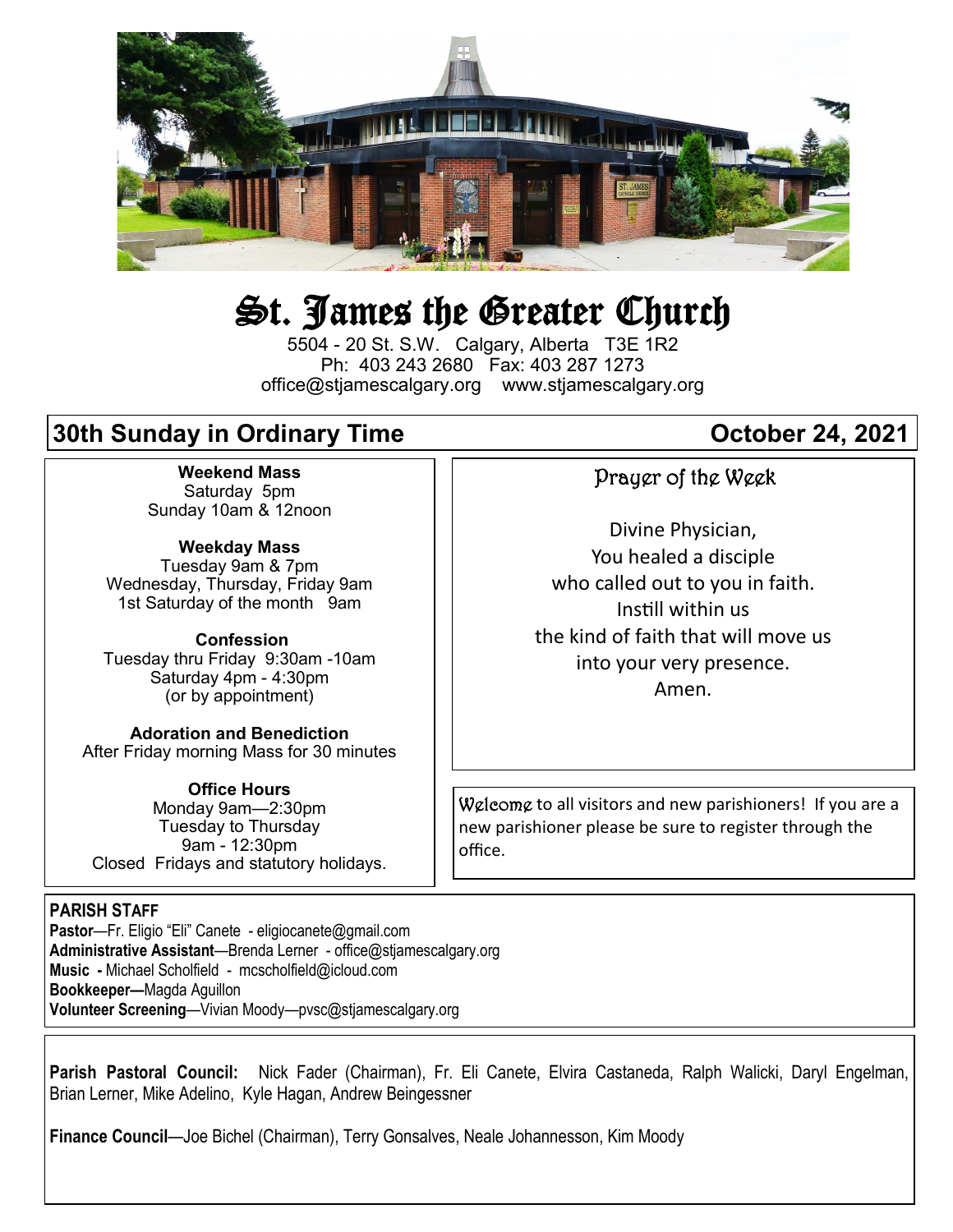#### **The Shepherd Speaks—Fr. Eli Canete**

Take heart, get up, Jesus is calling you!" This Sunday is World Mission Sunday. The theme this year 2021 is taken from Acts 4:20, "we cannot but speak about what we have seen and heard." These great realization and firm resolve of the Apostles of Jesus are very timely as we carry out our own mission today. This is a beautiful invitation to each of us to own and bring to others what we bear in our hearts. To be on mission is to be willing to think as Christ does, to believe with Him that those around us are also our brothers and sisters in Christ.

In the Gospel today, we have another story about a courageous man. His name was Bartimaeus. He was a blind beggar. One day, as he sat by the roadside, he heard that Jesus was passing by. Taking courage, he cried, Jesus, Son of David, have pity on me. Many of the people who heard him told him to be quiet. But he cried out even louder, Son of David, have pity on me.

Then Jesus called him and asked him. What do you want me to do for you? Master, he said, I want to see. Go your way, your faith has saved you, Jesus told him. What a wonderful story! But we wonder, what would have happened if Bartimaeus had listened to the crowd? What would have happened if he had done just as they wanted him to do, if he had kept quiet?

Jesus would not have noticed him. And so perhaps, Bartimaeus would have remained a blind man, sitting there on the roadside begging. In all the teachings of Jesus before the crowd, Jesus told the people, have courage! Do not lose heart! Do not be afraid. Do not be afraid of what others think. If you want to do something good and honest and true for God and His people, do not doubt but believe it will happen. Give your best. Persevere. Do not give up. If you do that, you will surely get what you need. You will go where you want to go.

What makes Jesus' words even more powerful is that he is not speaking merely of human will power, sheer determination and challenging work. What Jesus means is that when our challenging work and prayer is coupled with strong faith in God, we shall succeed. Our good labors and great works and our faith in God should go hand in hand.

We must work for what we need, but we must also remember that God is with us who is full of mercy and love. In the first reading, God helped His Chosen people bringing them back to their homeland. Let us work and find our spiritual blindness and pray and work out for spiritual sight.

What do you want me to do for you? Let us tell Jesus our hearts' intentions and needs, for ourselves, for our family and for our land. We need to have faith and courage of our convictions. We should not be silenced by the secular leaders of our society who put our children, our children's children at risks who take away the values and the virtues that we instill in their lives. Have a blessed week ahead! God bless you all!

#### **MASS INTENTIONS**

| 9:00am<br>7:00 <sub>pm</sub> | <b>Tuesday, October 26</b><br>Dennis Smrdely-R/S<br>Fred West-R/S           |
|------------------------------|-----------------------------------------------------------------------------|
| 9:00am                       | <b>Wednesday, October 27</b><br>Nazir Nahas-R/S                             |
| 9:00am                       | <b>Thursday, October 28</b><br>Maria & Giovanni Petrollini-R/S              |
| 9:00am                       | <b>Friday, October 29</b><br>Kathryn Dickson-R/S                            |
| 5:00pm                       | <b>Saturday, October 30</b><br>Alfred Funke-R/S                             |
| 10:00am<br>12:00pm           | <b>Sunday, October 31</b><br>Cristobal de Barrios - R/S<br>St. James Parish |

#### **YOU ARE INVITED!**

What do I believe as a Catholic? Why do I believe these things? Do I really know Jesus personally? You can explore answers to these important questions and meet our RCIA inquirers at the same time! All interested parishioners are invited to join us Wednesday evenings from 7:30- 9:00 p.m. in the Outreach room (next to the south parking lot). Please contact Brenda at the parish office for more information.

#### **Resources for Children**

#### **[Kids Bulletin for this Sunday](https://thekidsbulletin.files.wordpress.com/2021/09/the-kids-bulletin-30th-sunday.pdf)**

Also enjoy free Catholic coloring pages, lesson plans, Mass worksheets, crossword and word search puzzles, and more to help your family prepare for Sunday Mass. For Sunday Gospel Activities

visit https://www.catholicmom.com/sunday-massactivities or [CLICK HERE](https://www.catholicmom.com/sunday-mass-activities)

#### **Collection**

#### **October 10 & 17**

| Regular     | \$7613  |
|-------------|---------|
| <b>PAPS</b> | 2748    |
|             | \$10361 |

2021 Together in Action Goal: \$25,353 Collected: \$16035 *Please help us reach our TIA goal!*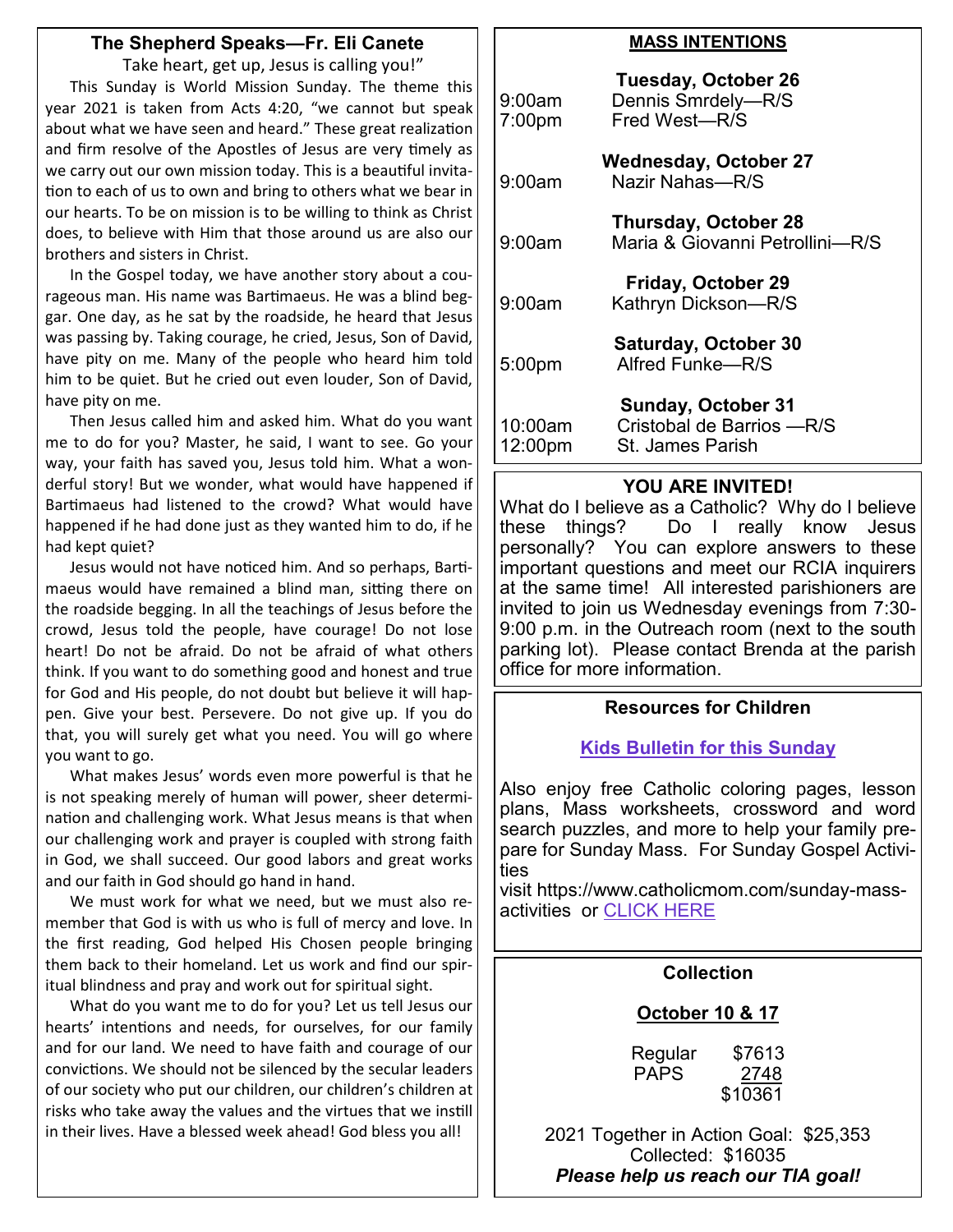#### **2021-2023 Synod Walking Together As the Church**

#### **What is a synod?**

"Synod" is an ancient word in the Tradition of the Church which indicates the path along which the People of God walk together. Synodality denotes the particular style that qualifies the life and mission of the Church, expressing her nature as the People of God journeying together and gathering in assembly, summoned by the Lord Jesus in the power of the Holy Spirit to proclaim the Gospel.

People of God throughout the world are invited by the Holy Father and the Bishops to examine the way the Church has carried forward her work and mission in the world.

In the Diocese of Calgary, you will be able to participate in the Synod through your involvement in parish committees or groups. Lay associations, Catholic schools, and online.

Get involved in the Syndodal Process. For more information and to sign up for updates on the Synod on Synodality in our Diocese visit [catholicyyc.ca/synod](https://www.catholicyyc.ca/synod.html)

Next **Baptism Preparation Class is** November 6 at 11:00am. A preparation class is required prior to baptism. Please contact the office to register.

#### **Collection Counters Needed Urgently!**

We have 2 teams that alternate monthly to count the weekend collection. Currently, the commitment is only a few hours 2-3 times each month for the team scheduled. No experience necessary. Call the office for more information.

#### **Tuesday Evening Mass Cancellation**

Effective November 1, the Tuesday 7pm Mass will be cancelled.

#### **Food Bank Coordinator**

Thank you to John Wilson, who has volunteered to be our Food Bank Coordinator. If you would like to volunteer to help with packing and distribution at the church, please contact the office.

Today is World Mission Sunday. Today, every Catholic community and parish throughout the world is involved in this special event. It is a day that we show that all Catholics are missionaries who have a role to play in spreading the message of the Gospel. We are being sent to be witnesses to what we have seen and heard, through prayers and personal sacrifices, for our brothers and sisters around the world.

- \$40 helps support a catechist for a month in remote areas of the missions
- \$80 provides for the work the Religious Sisters caring for orphaned children in Africa, Asia and Latin America
- \$100 assists poor children in boarding schools in the Amazon, Africa, and Asia

The financial assistance that you offer today, on World Mission Sunday, will support mission priests, religious sisters and brothers, and catechists who are Christ's witnesses to a world so in need of His love, healing and peace. As always, your prayers are your most treasured gift to the missions. Thank you for participating with your prayers and donations on this World Mission Sunday.

Special World Mission Envelopes are available at the SW entrance and in the pews. Online donations can also be made. [CLICK HERE](https://www.catholicyyc.ca/worldmissionsunday.html)

Message from Pope Francis on [World Mission](https://www.missionsocieties.ca/propagation-of-the-faith-spf/world-mission-sunday/message-from-pope-francis-for-world-mission-sunday-2021/)  **Sundav** 

Help the Knights of Columbus help others! You can help support the Knights in their fundraising efforts by:

1, Using the Knights' Co-op Membership when buying your groceries **Co-op #1051731**

2. Bringing your empty bottles to Chinook Bottle Depot (108—61 Ave SE) and request funds be deposited to the Knights of Columbus St James Parish account



#### **World Mission Sunday**